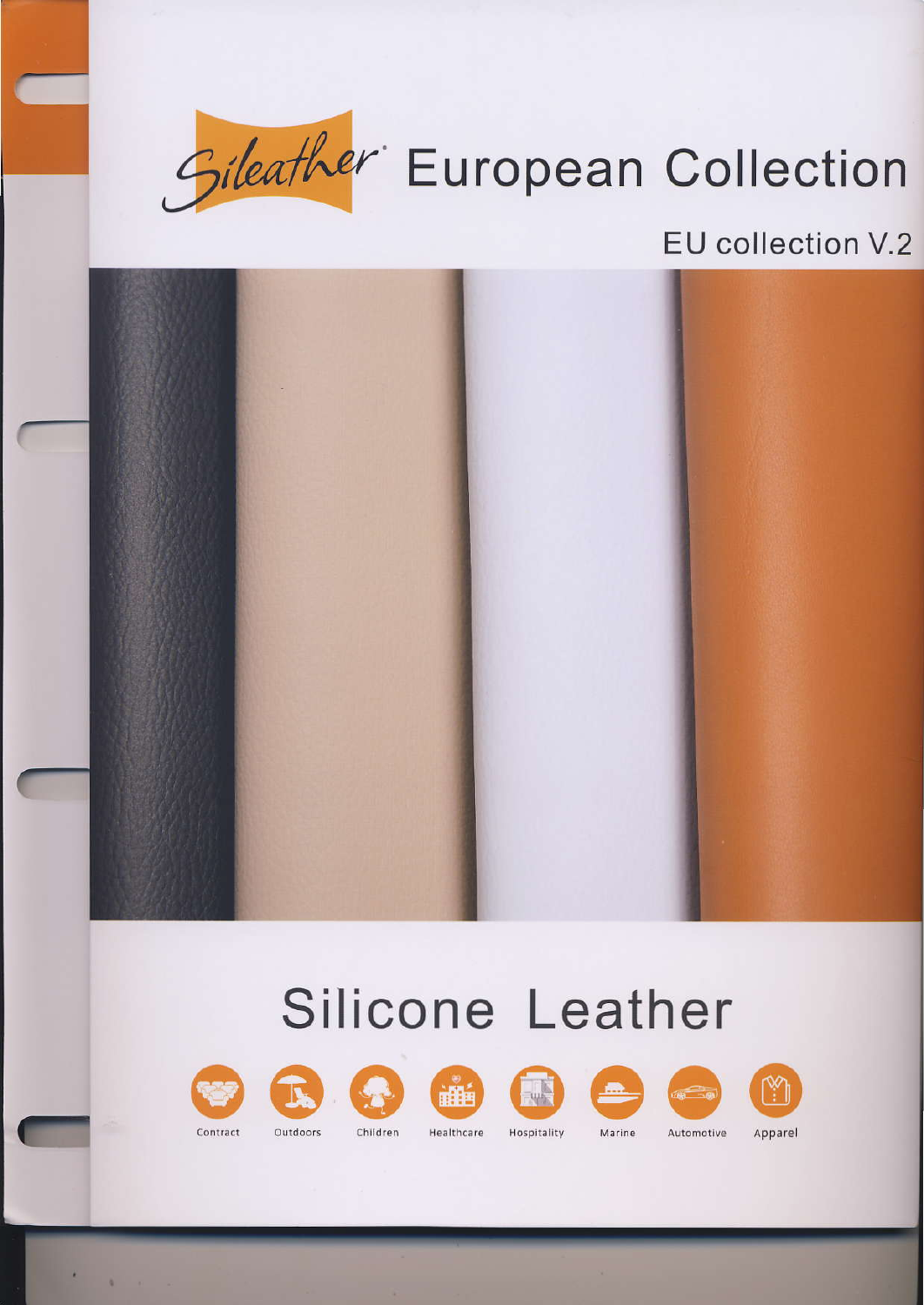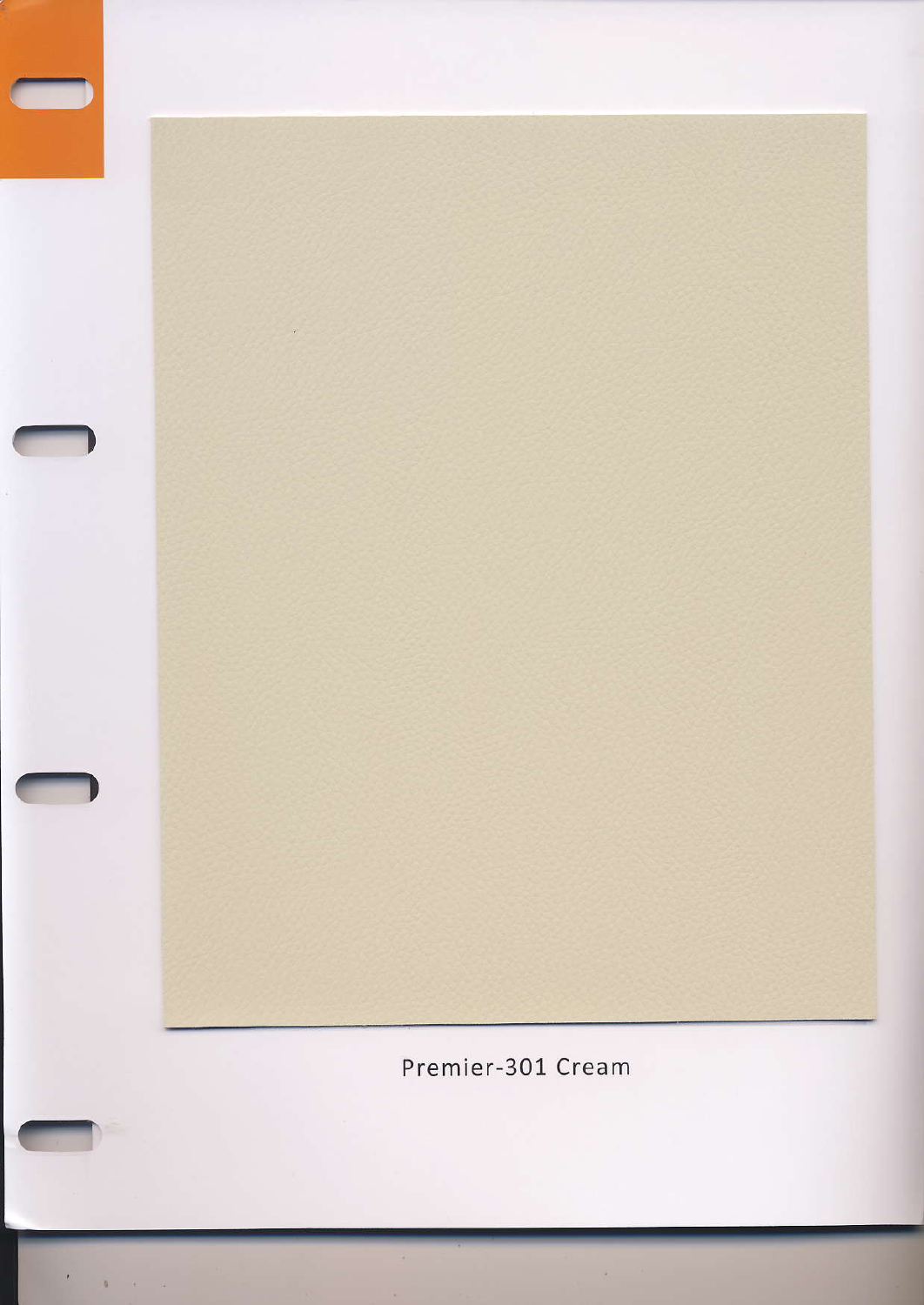



 $\rightarrow$ 

 $\sim 3$  ,  $\sim 3$ 

Premier-927 Vegas\* \*Indicates this item has a metallic gloss appearance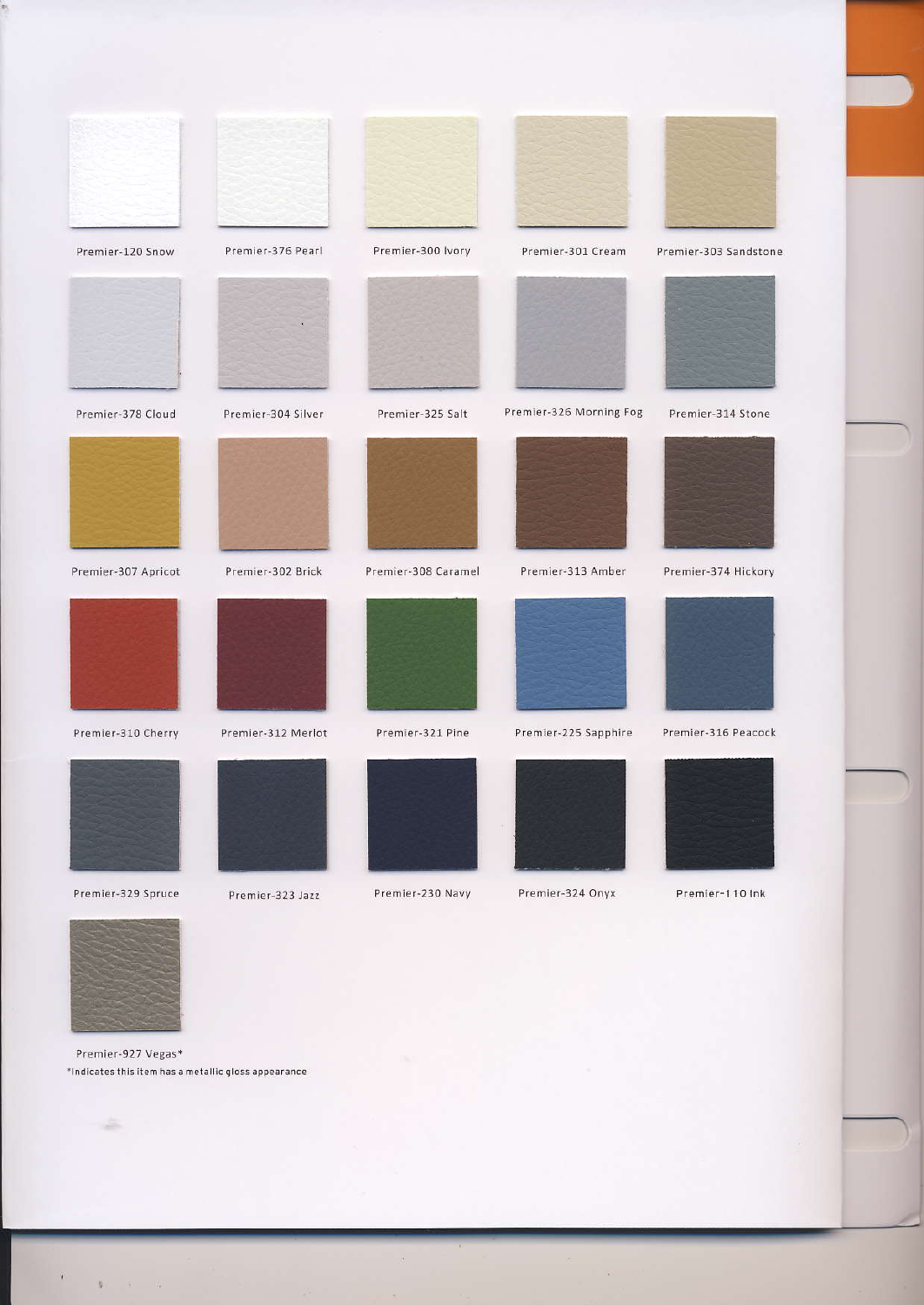Original-378 Cloud



Theory-226 Citrouille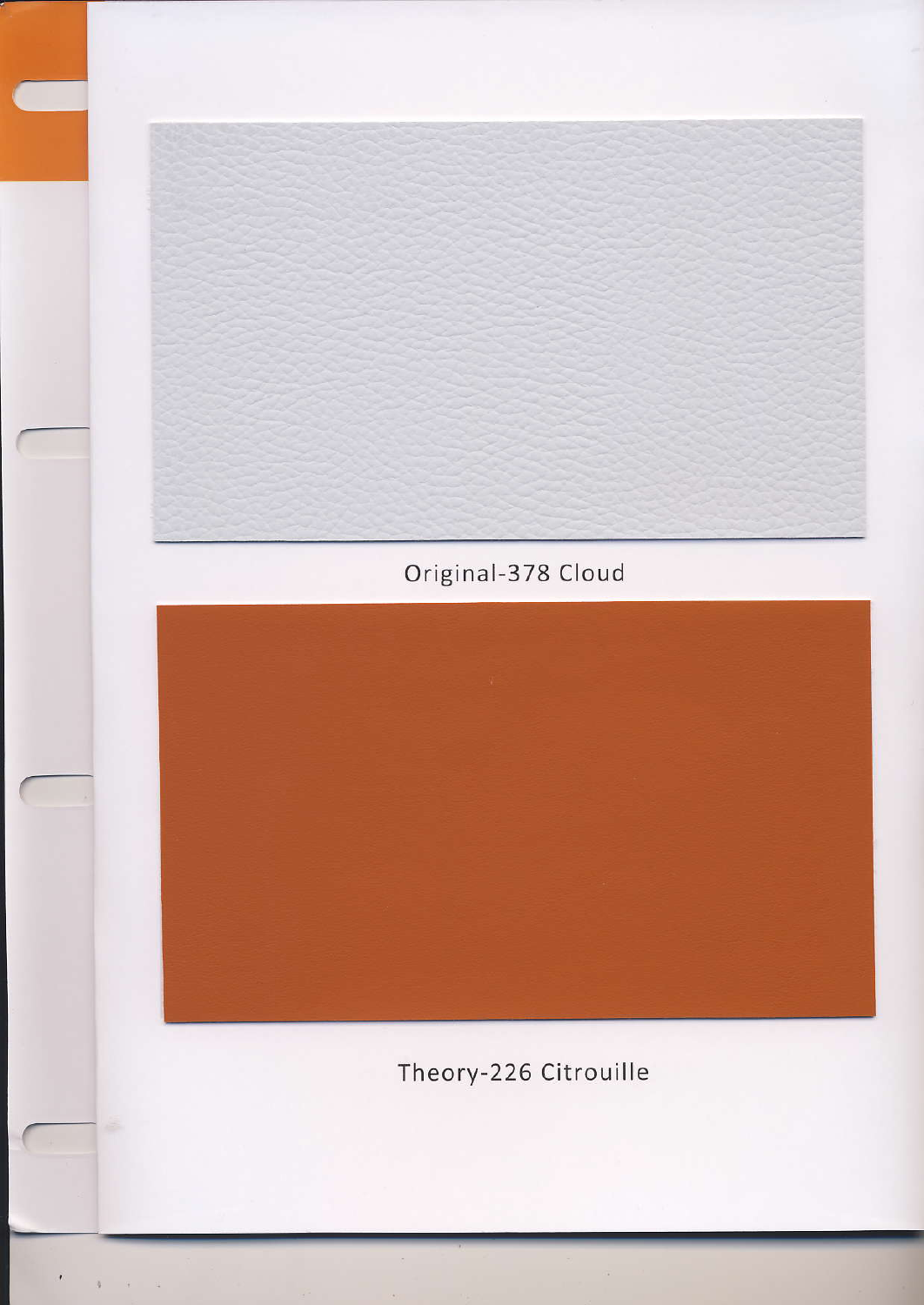| Original-256 Rice     | Original-378 Cloud | Original-326 Morning Fog | Original-314 Stone   | Original-329 Spruce |
|-----------------------|--------------------|--------------------------|----------------------|---------------------|
|                       |                    |                          |                      |                     |
| Original-301 Cream    | Original-313 Amber | Original-230 Navy        |                      |                     |
|                       |                    |                          |                      |                     |
| Theory-443 Milk       | Theory-300 Ivory   | Theory-378 Cloud         | Theory-305 Smoke     | Theory-438 Incense  |
|                       |                    |                          |                      |                     |
| Theory-226 Citrouille | Theory-312 Merlot  | Theory-224 Pecan         | Theory-439 Chocolate | Theory-322 Midnight |
|                       |                    |                          |                      |                     |
| Theory-512 Bluejay    | Theory-511 Lagoon  | Theory-510 Fern          | Theory-513 Mist      | Theory-230 Navy     |



Theory-324 Onyx

÷

4  $\sim 10^{-1}$  $\sim 12$ 

Gileather®<br>European Collection

 $\hat{\boldsymbol{\theta}}$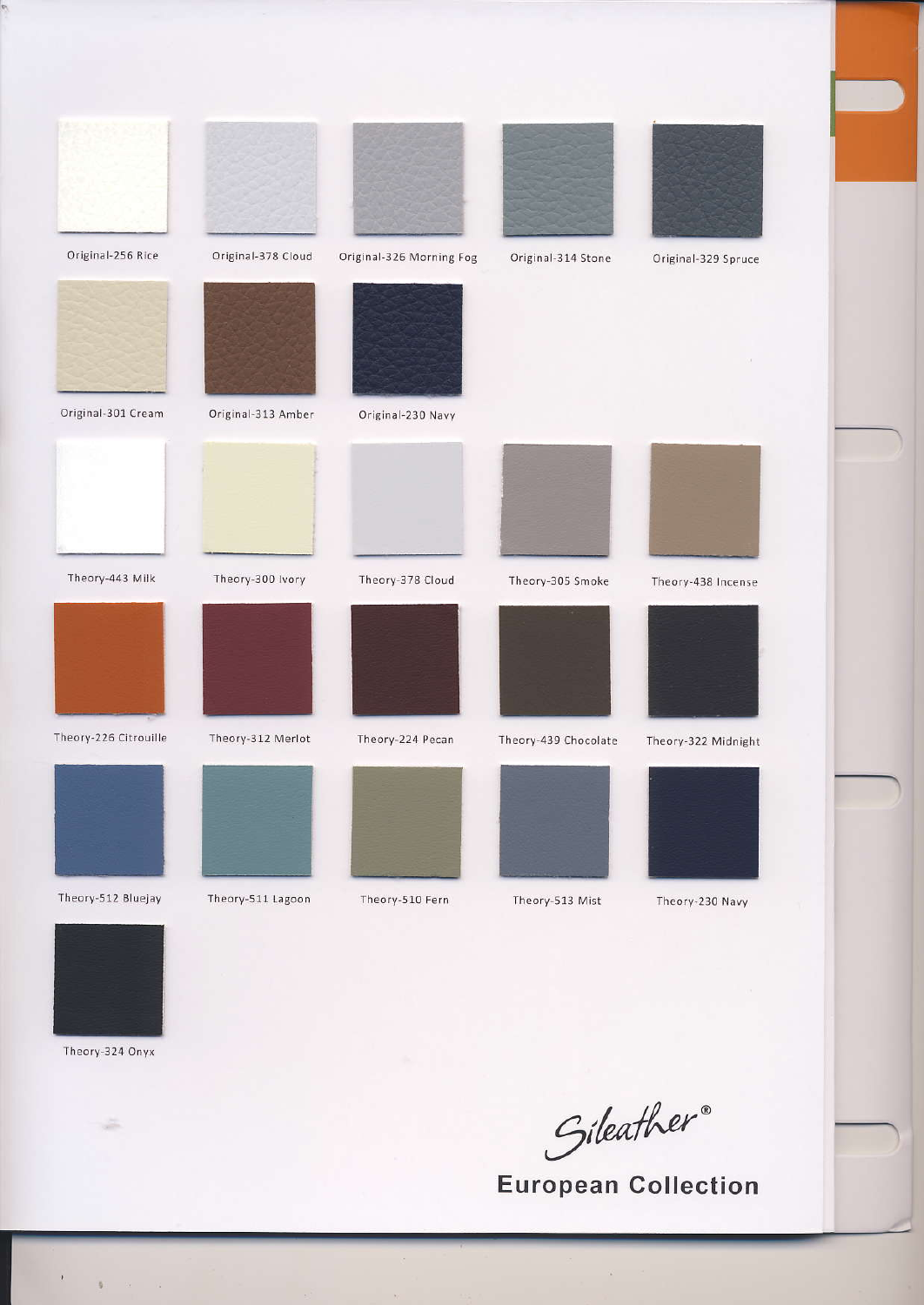## **Care & Cleaning**

Thanks to the inherent advantages of Sileather® fabrics, maintaining and cleaning. Sileather@ is very easyl There is no need for waxing or cleaning solutions, nor additional sun-blocking agents. For common stains in daily life, water or water wlth detergent is sufficient to remove it all. Here we also recommend some helpful tips fortypical stains:

#### LOOSE DIRT, DUST, AND FOOTPRINT

000 -Clean with a soft sponge or cloth using water

#### STUBBORN STAINS



#### O Ketchup, Grape Juice, Orange luice, Red wine, coffee, Mustard

- Simply clean with a soft sponge or cloth using water

#### O Sunscreen, Mascara, Soy Sauce, Ballpoint Pen Ink, Permanent Marker

- Mix 309 detergent with 1kg woter
- Use a soft sponge or cloth using the mixture solution.

#### **OLipstick, lodine, Denim Dye**

- Clean with a soft sponge or cloth using 95% ethyl alcohol or 90% Isopropyl alcohol

\*Please keep Sileather® away from organic solvents such as gasoline or kerosene.

These are recommended or suggested methods of cleaning, but Sileather@ is not responsible for damage incurred while cleaning. ote Always try cleaning method in a hidden area first to determine result.

#### $\bullet\bullet\bullet$